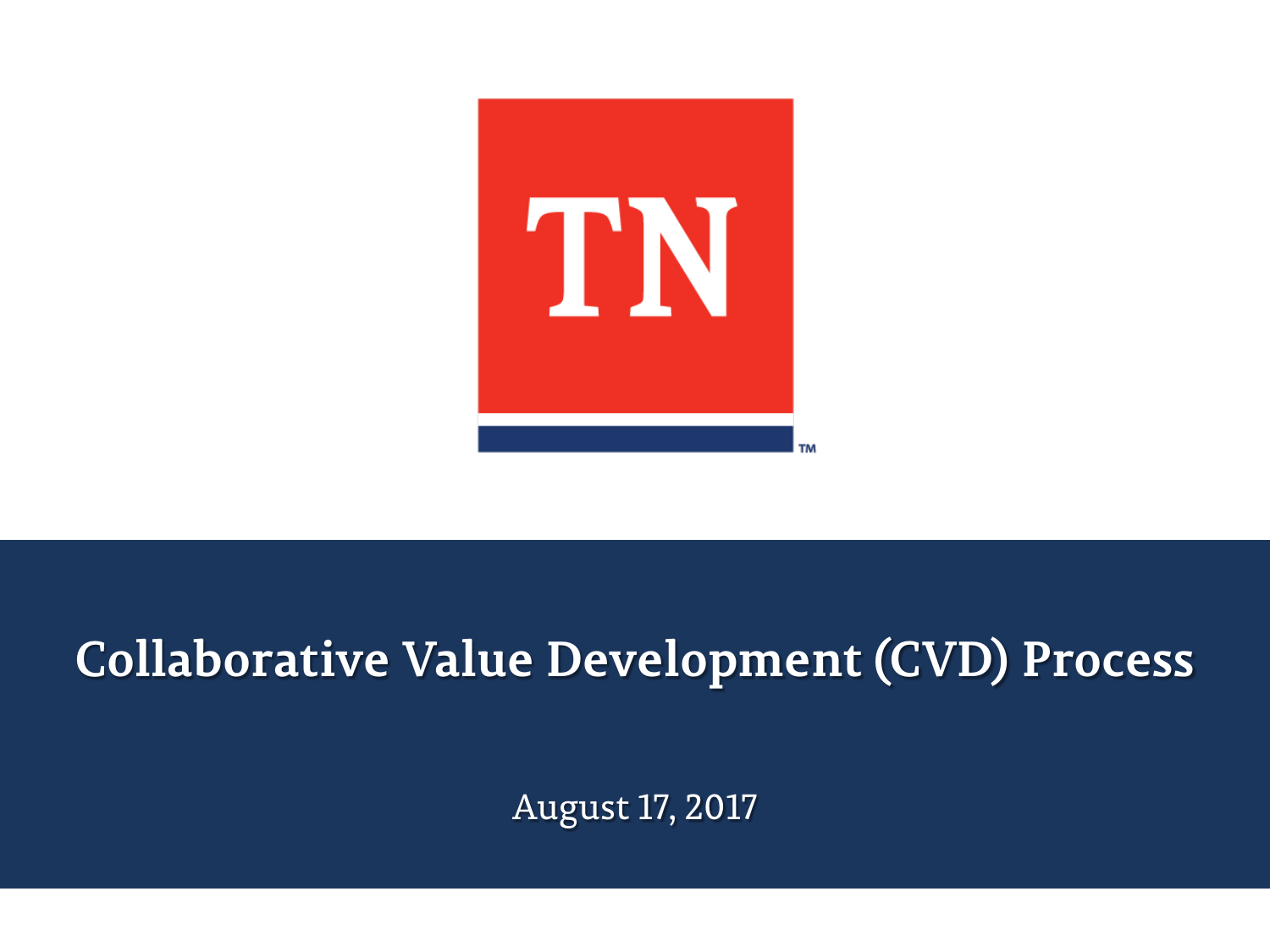# **Order of Presentation**

- Creating the Collaborative Value Development Process
- CVD Pilot Procurement Framework
- Benefits of the CVD Process
- Results of the Pilot Procurement
- Candidate Procurements for CVD
- Potential Components of CVD for Future Use
- Lessons Learned and Takeaways

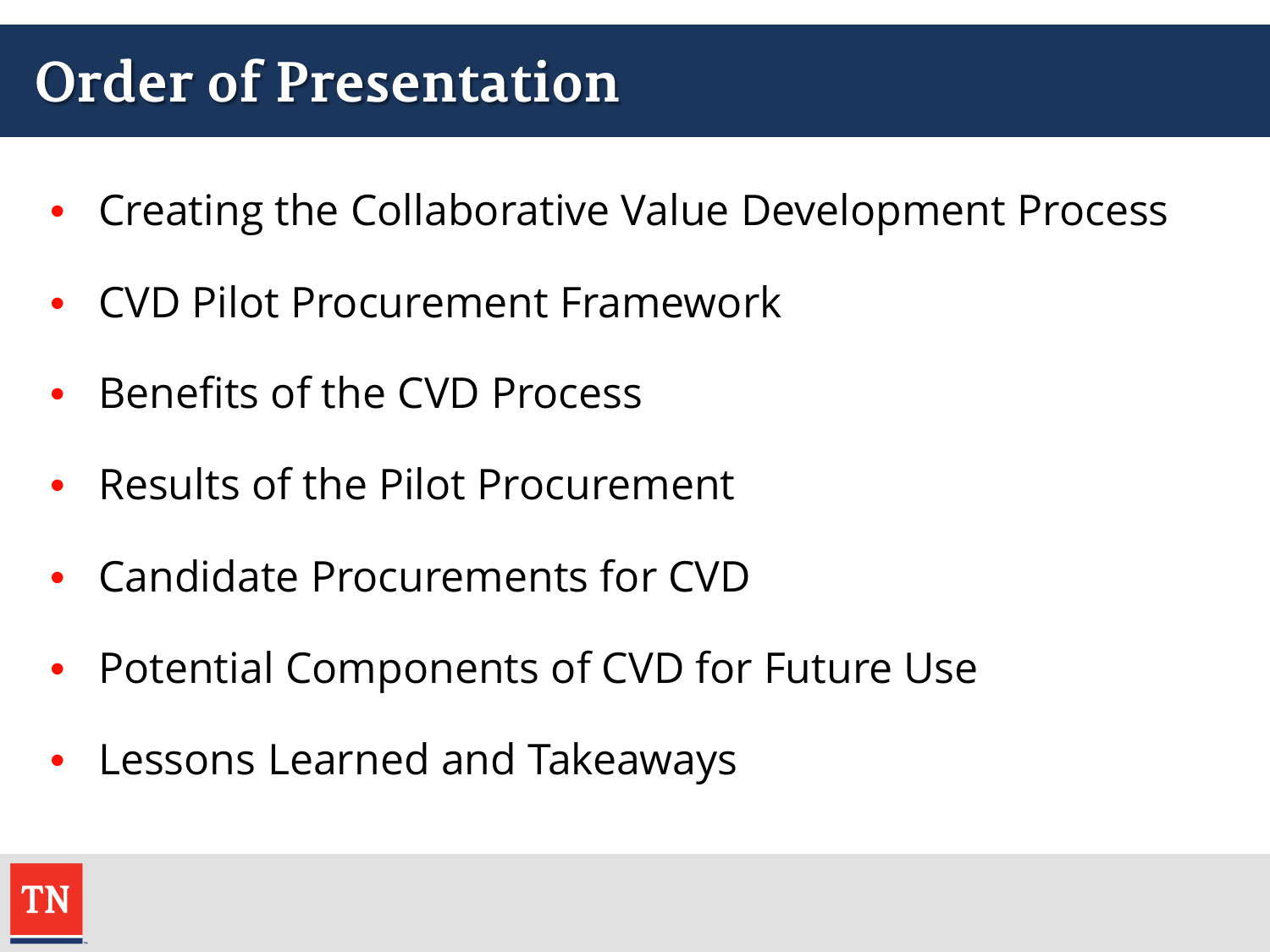## **CVD Process – What's Different?**

- Collaborative Value Development Process
	- Vested® process adapted to State CPO procedures
- Involvement of representatives from down-selected vendors participating in collaborative CVD Workshops to provide inputs that the State team can use to develop the RFP



• Focus on minimizing risk and including incentives in the contract designed to drive vendor to create and deliver additional value to the State throughout the contract.

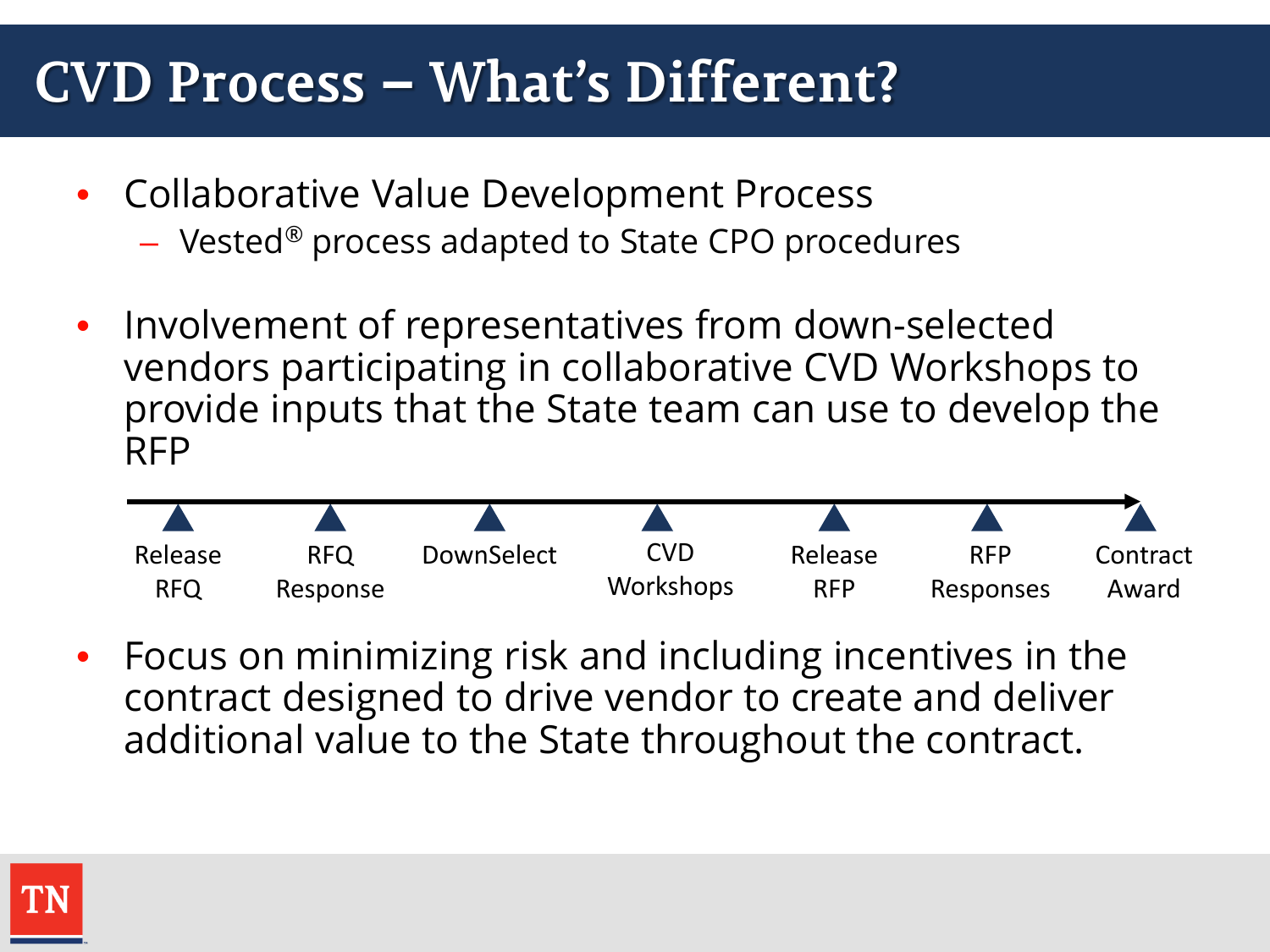## **CVD Pilot Procurement Overview**

- Facilities Management Core Team created RFQ
	- Representing CPO, STREAM, CFG, UT, TBR
- Down-selected to three qualified vendors
- Vendors and State collaborated through workshops to discuss and develop the unique constraints and opportunities for the RFP on which the vendors would ultimately bid.
- Single vendor selected, and joint governance team formed to align with entities

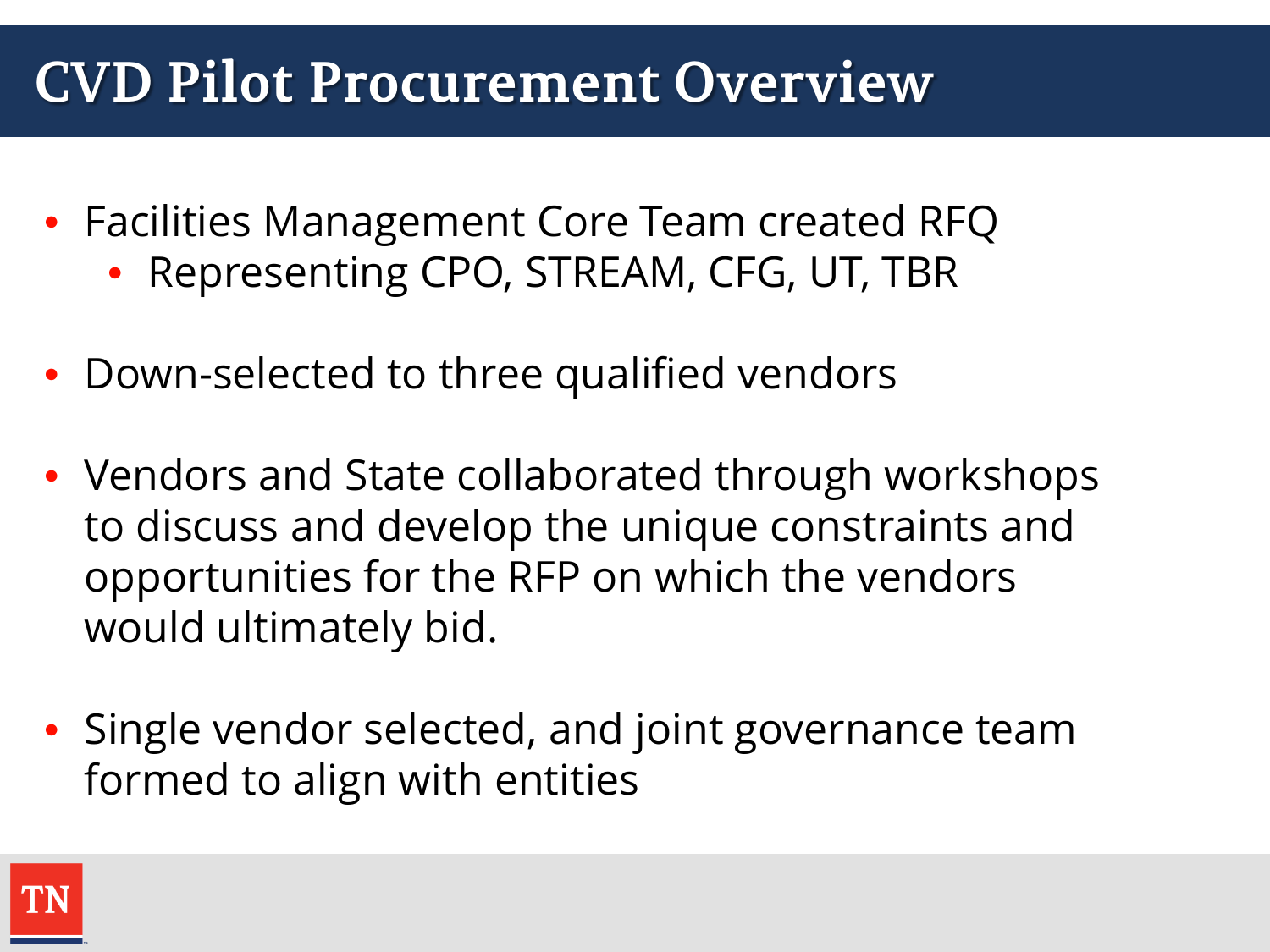# **Overview of the Journey**



**Date shown on Calendar is a Thursday (thru 11/3 - last 4 columns are Mondays) Workshops will be Thursdays & Fridays from 8:30AM - 4:30PM There will be no Workshops on the Thurs-Fri prior to Labor Day**

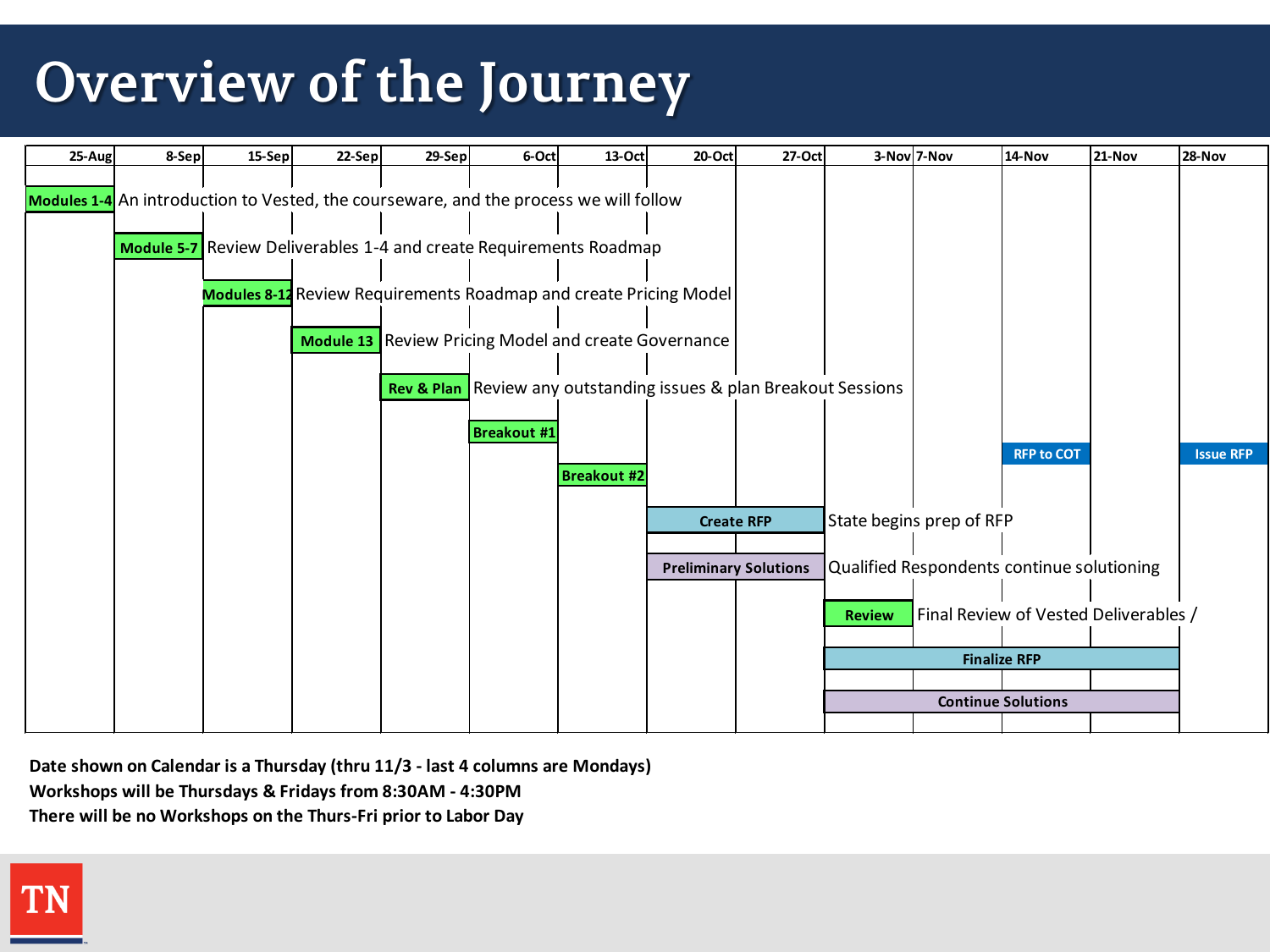## **What's in it for the Parties?**

#### **What's in it for the Vendors?**

- A chance to better understand the State's needs
- An opportunity to have input into the final requirements, allowing the Vendors to respond with an optimal solution for both parties
	- Opportunity to meet one-on-one with State

#### **What's in it for the State?**

- Gain knowledge from the vendors to assist the State with defining the cost model and other requirements
- Help the State understand industry best practices, and formulate the requirements that will ultimately be incorporated into the RFP
- Better competition and resulting solutions

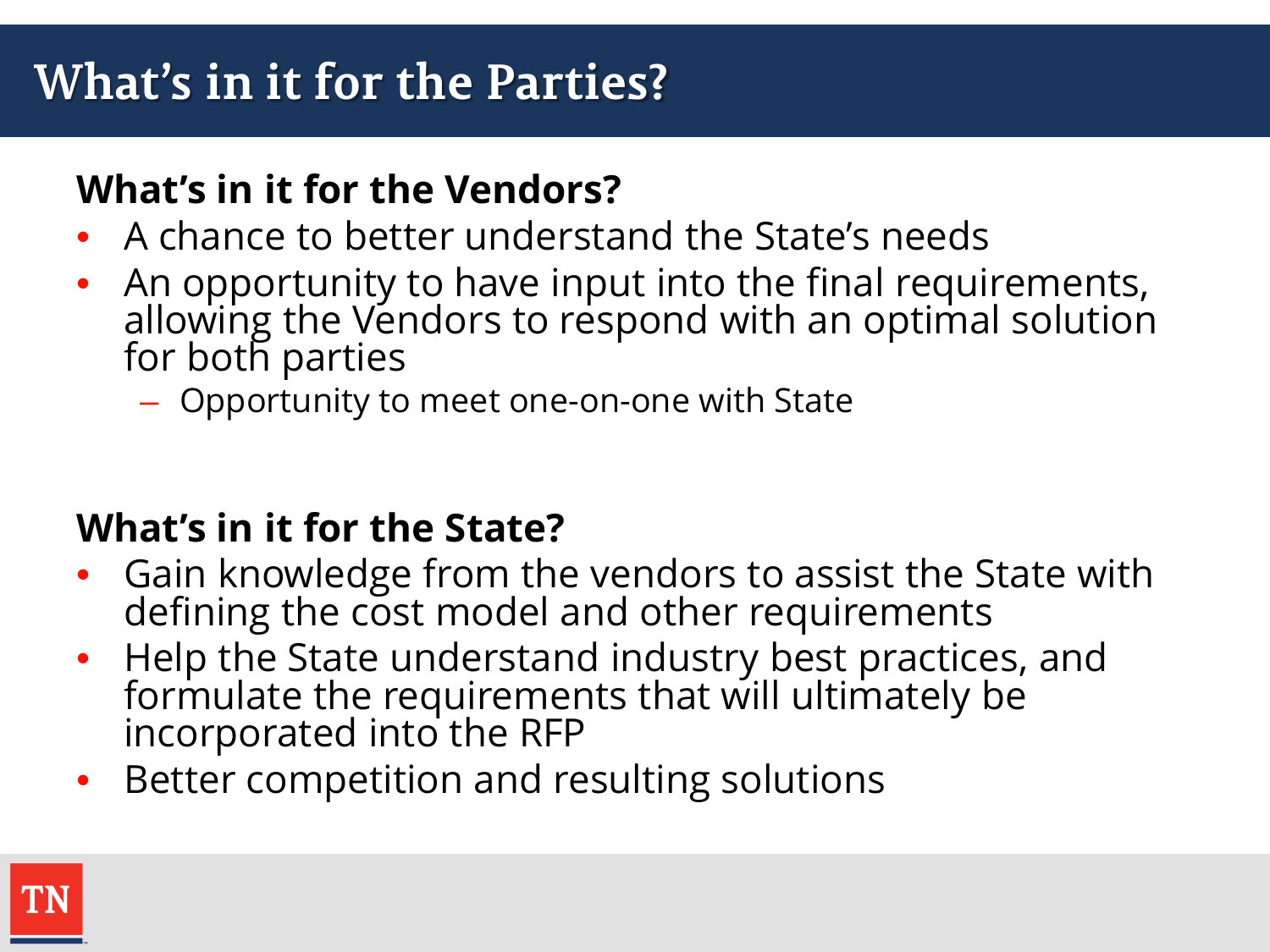### **By Focusing on intended results, not activities…**

- Risk and reward are shared to align interests
- Mutually beneficial, shared incentives drive innovation and cost effectiveness
- Mutually agreed Desired Outcomes create buy-in and focus on meeting goals and objectives
- Total Cost of Ownership emphasis enables sustainable results beyond bottom-line initial price "reduction"
- Flexible Framework to enable changes "as business happens"

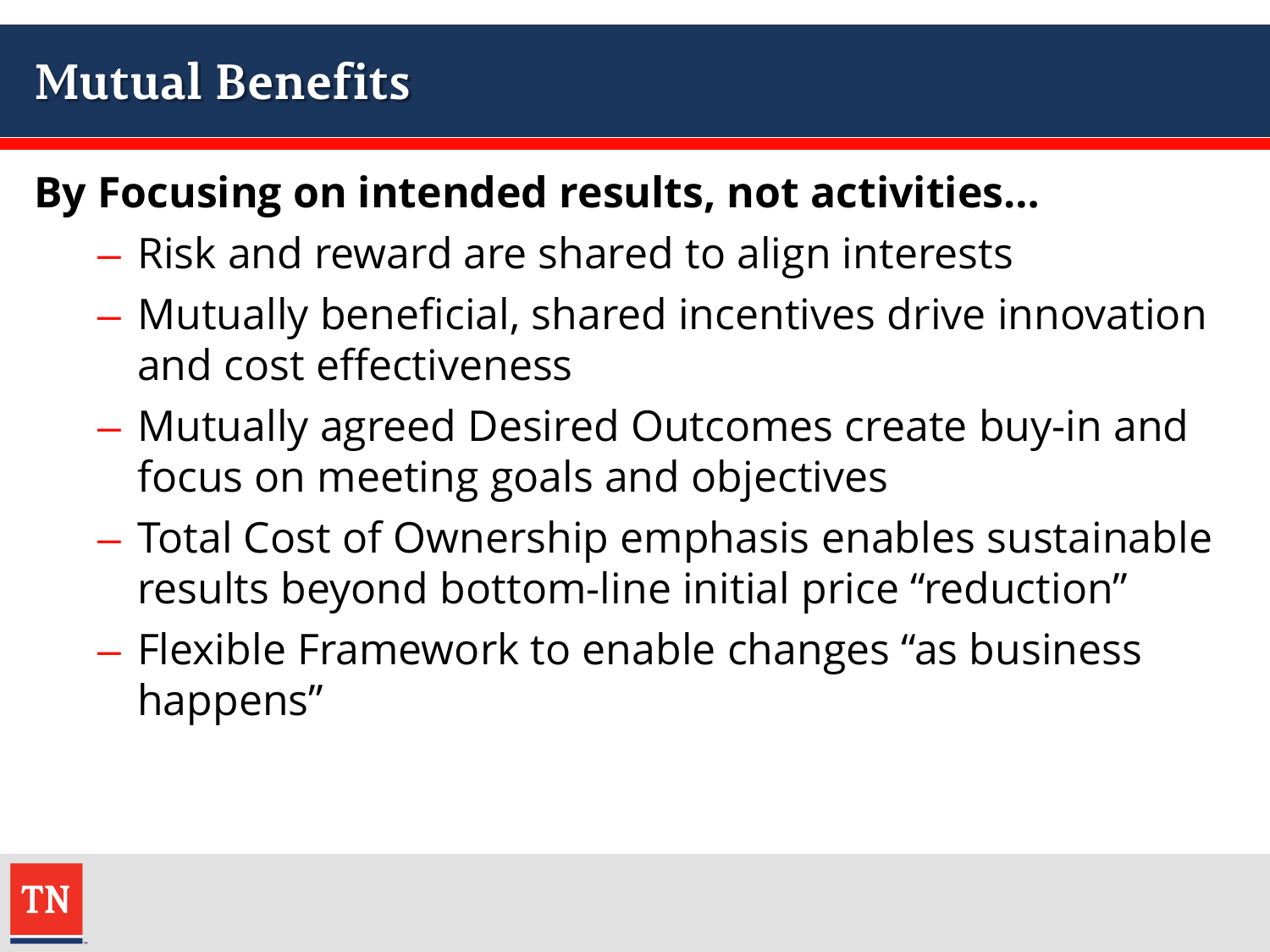## **Resulting Contract from pilot CVD procurement**

- The State signed a 5 year facilities management contract focused on providing the best service at the lowest possible cost for taxpayers.
- Key features include:
	- Flexibility: master contract allows individual state entities the choice to utilize some or all of the services provided
	- Transparency: cost pass through contract with no markups
	- Incentives: Vendor puts their management fee at risk of meeting performance objectives, can share State savings and earn five possible one-year term extensions (beginning in year 2)

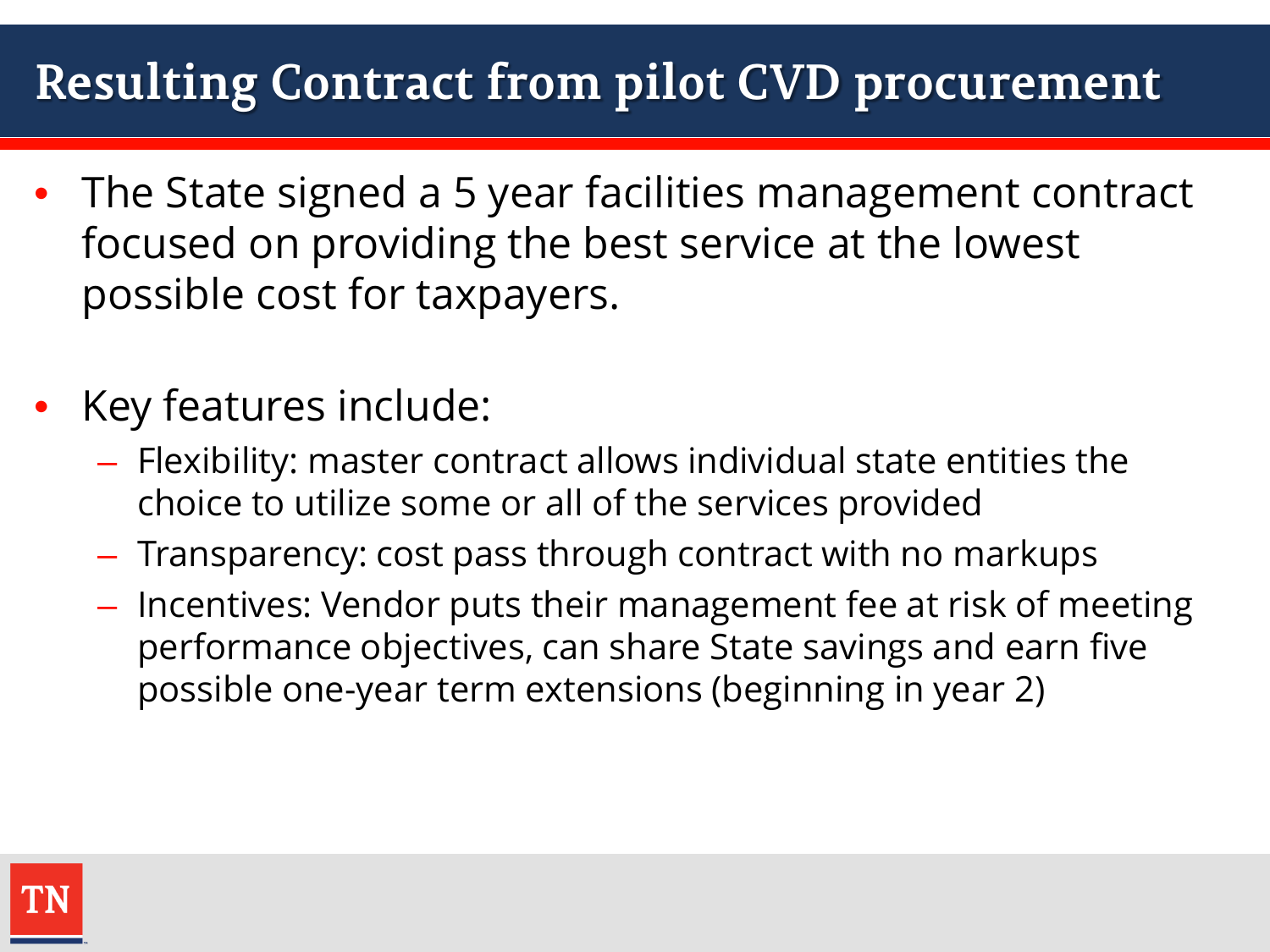### **Candidates for CVD**

- Large, High \$ Value
- Complex Subject Matter that may not be a core competency of the State
	- If in-house expertise is insufficient or unable to fully develop contract inputs such as scope and cost model.
- Potential candidates
	- Supply-Chain Management and Logistics
	- Design-Build Projects
	- IT Systems (such as healthcare & benefits systems)

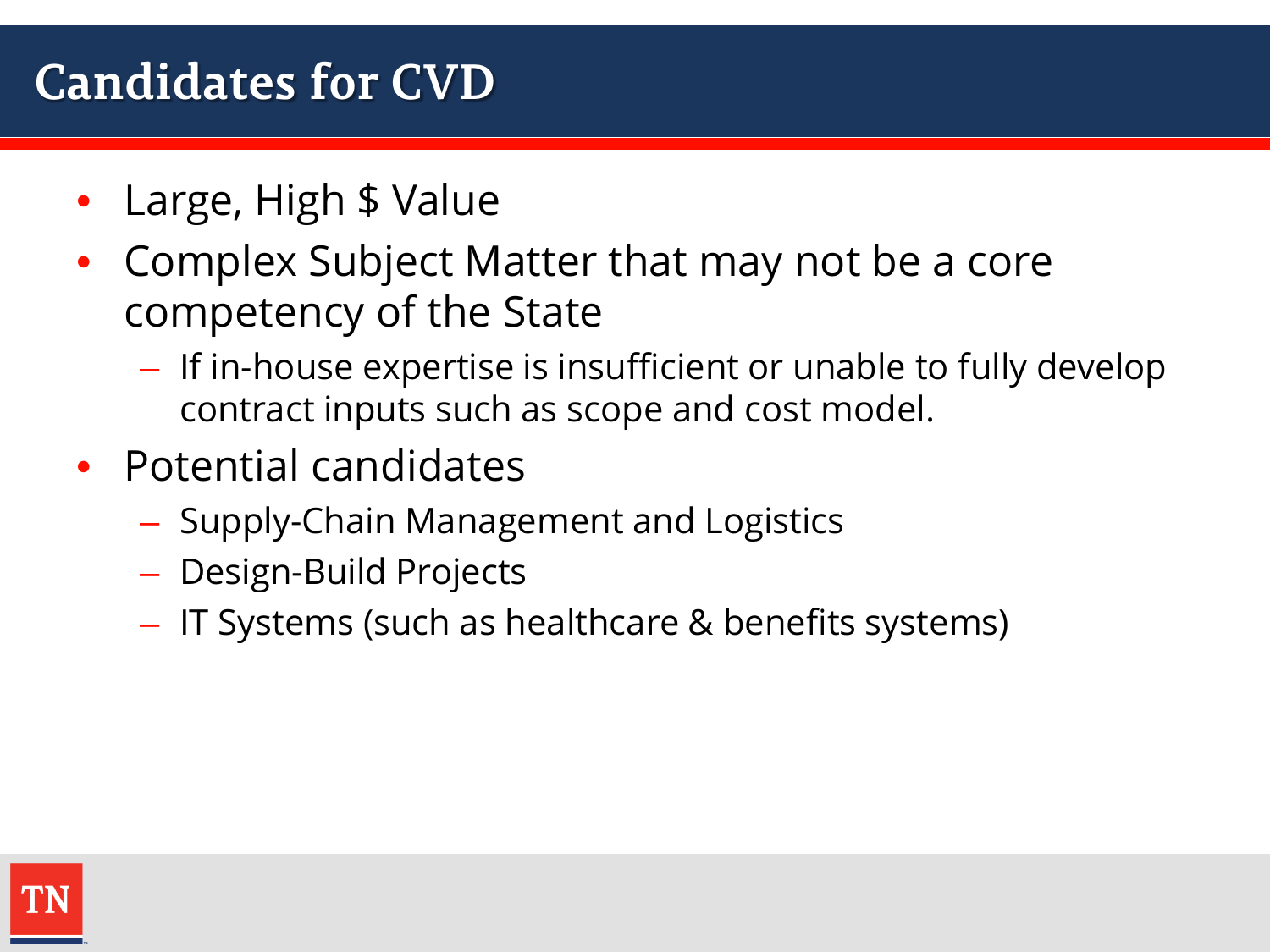### **Potential Components of CVD for Future Use**

- Finding effective ways to utilize and gain from expertise of private sector during scope and cost model development. Some best practices:
	- More vendor involvement on the front end than just the typical formal State Pre-Response Conference & RFI process.
	- Targeted questions to drive vendor input early on
	- Emphasizing "drivers" behind State requirements
- Use a shortened version of the workshops to compare State's existing service delivery with best practices in private sector.
- Incentives to mitigate vendor's risk and motivate

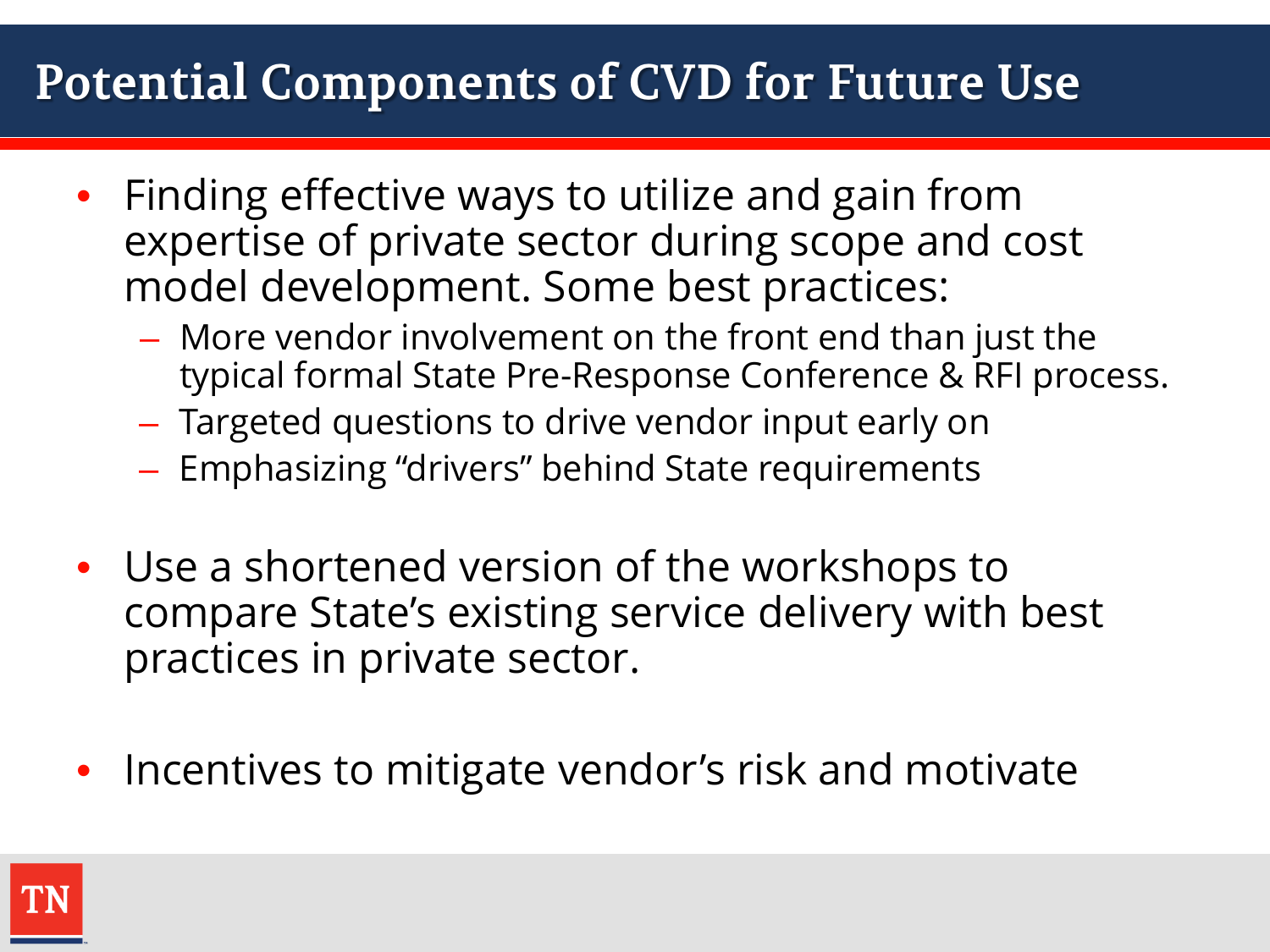### **Lessons Learned and Takeaways**

- Increased Insight and vendor involvement leads to Buy-In & Better Competition
	- More State emphasis on explaining drivers behind requirements.
- Transparency and Knowledge Transfer is critical
- Entire CVD process should be used sparingly
- Public Sector constraints prevent a true Vested relationship (but we got closer than we thought)
	- Contract contained more boilerplate language than a normal Vested contract.
- Vendors love the process, when it makes sense financially
	- Losing Respondents wished for the contract to be successful and format adopted by other public entities.